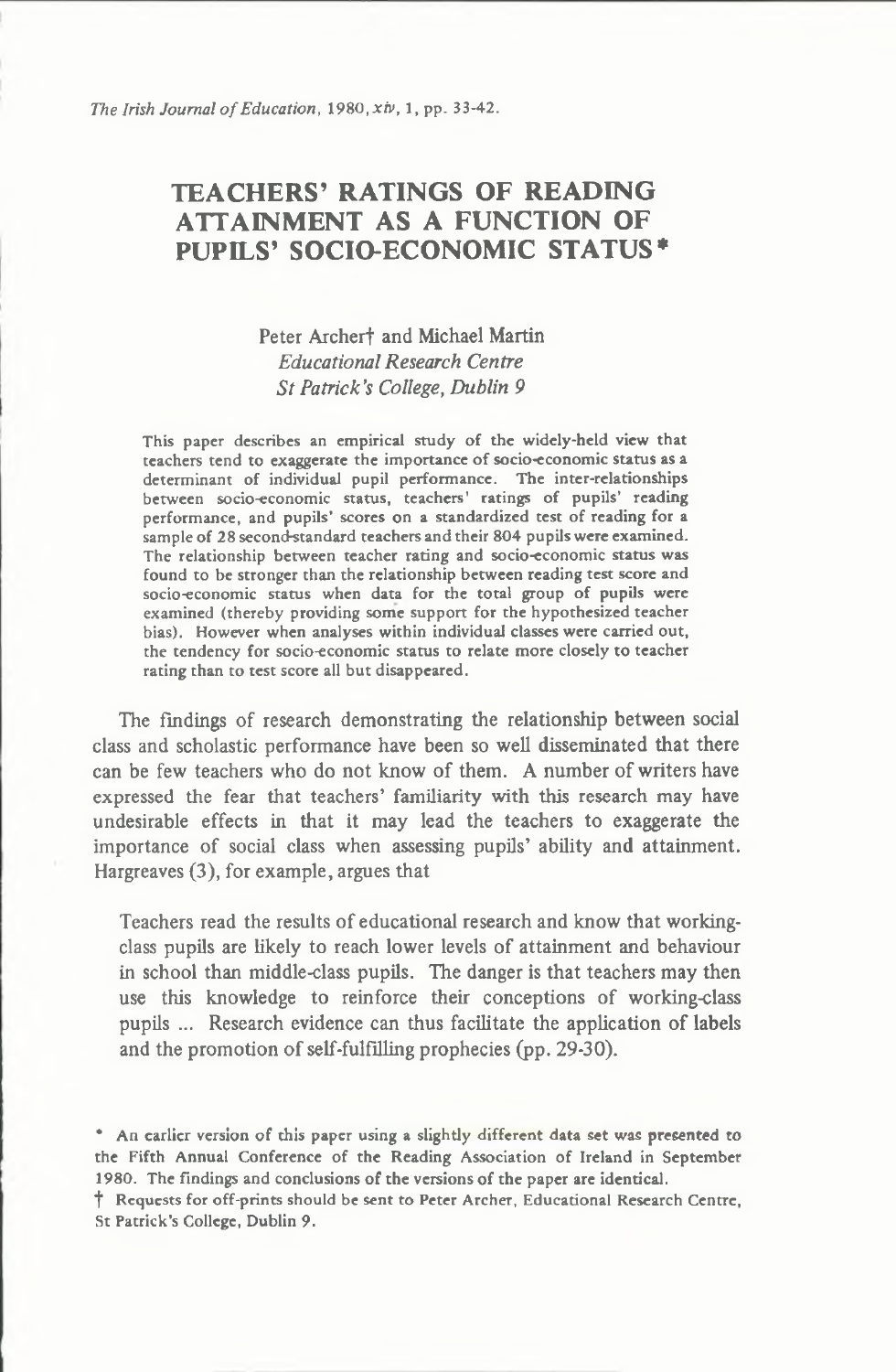Stein (8) applies this thinking specifically to reading She suggests that trainee teachers are taught that no one can learn to read without first acquiring a 'tangled web' of reading readiness skills and that, as a result of the so-called 'culture of poverty', poor children are ill-equipped to **master these skills**

**These views suggest that teachers may be lead to exaggerate the** importance of socio-economic status as a determinant of scholastic ability and performance Hargreaves (2) refers to teachers' interpretation of the results of research on the importance of social class as a factor in school performance as a 'sociological myth' in which it is believed that a 'bad' home is sufficient explanation for any educational problems a child may encounter, furthermore, because home conditions are beyond **the school's control, there is little that teachers can do to rectify the situation**

The work of Nash (7) suggests a potentially useful way of examining **this situation empirically lake Hargreaves, Nash also contends that** teachers' familiarity with research on the relationship between socio economic status and attainment leads them to take social class into account when assessing the ability and attainment of their pupils He argues that such an application of research findings is inappropriate Although a positive association between social class and scholastic per formance has been found among large groups of pupils, it is unlikely that a similar relationship would be observed within the smaller group of pupils with whom any individual teacher would be concerned and who, according to Nash, would be more homogeneous with respect to social **class than the more representative groups on whom research findings** are based The value of Nash's contribution lies in the fact that his thesis presents us with a formulation of the 'sociological myth' hypothesis which is readily testable It should follow from his position that if inter relationships between socio-economic status, a teacher's judgements of attainment, and objective measures of attainment such as standardized tests were examined at the level of individual classrooms, one should find a stronger relationship between socio-economic status and teachers' assessment of attainment than between socio-economic status and an **objective measure** In the present paper we shall test this formulation of Nash's hypothesis in relation to reading for teachers of second standard **in Insh primary schools**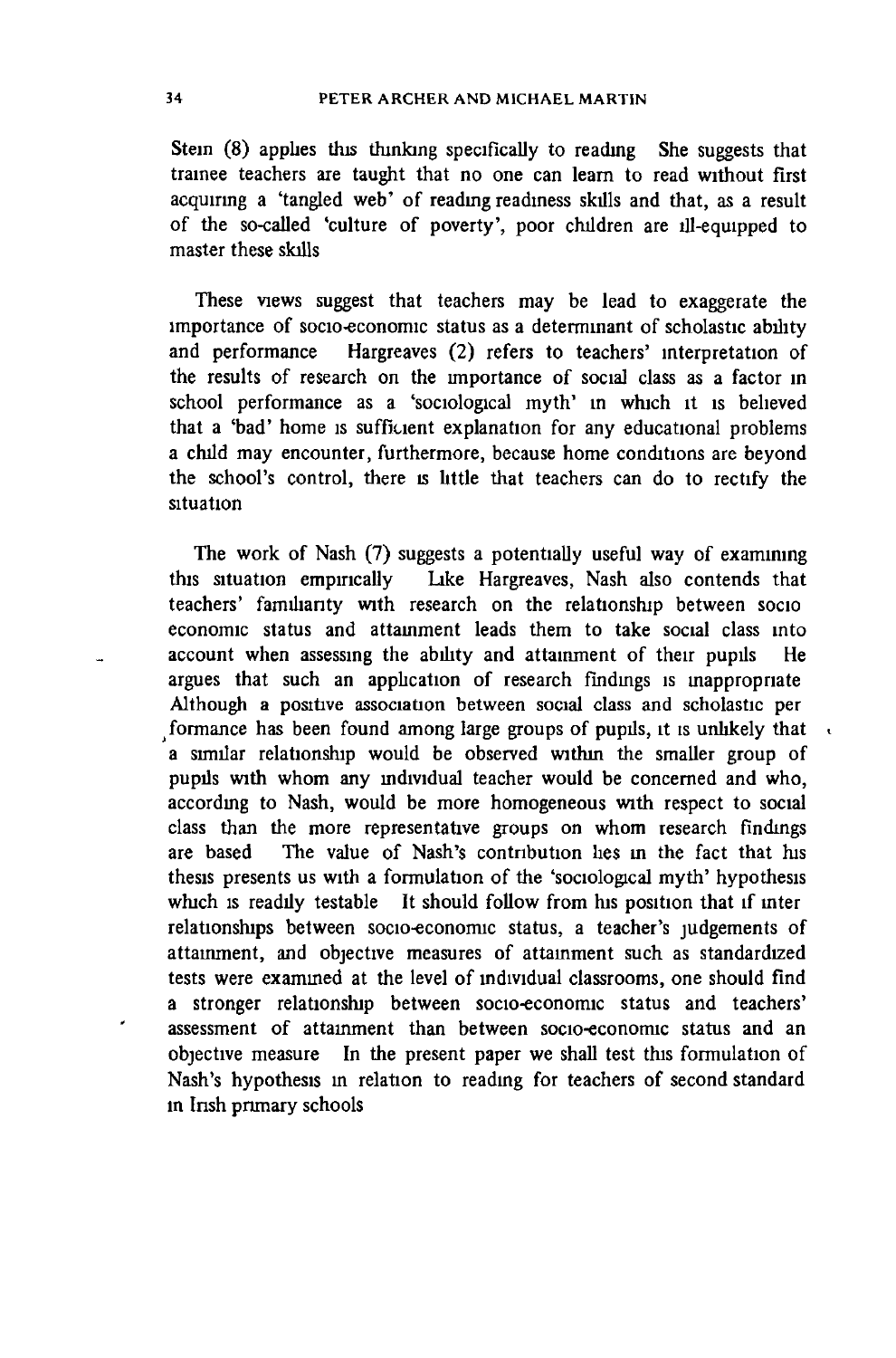#### METHOD

### *Sample*

The teachers who provided data for the present study were a sample of standard 2 teachers participating in a larger study (5). The sample was selected in two stages. In the first stage, the population of Irish primary schools was stratified by location (city, town, and rural) and sex served (boys, girls, and mixed) and 15 were randomly chosen from each of seven of the nine resulting strata. (When the sample was originally drawn there were very few city and town schools serving both boys and girls; hence **these strata were om itted.) In the second stage, all standard 2 teachers in the 105 selected schools whose classes contained 15 or more pupils were** listed and a random sample of 28 teachers selected from the list. These 28 classes contained 804 pupils in all. The elimination of small classes from the sample was necessary in view of the intention to conduct separate statistical analyses within each class. Since small classes tend to be found mainly in rural schools, the final sample is biased in favour of teachers in town and city schools.

### *Instruments*

**The Drumcondra English Test, Level 1(1) was used to provide an objective** measure of English reading attainment. The test yields a total reading score made up of three subtest scores, vocabulary, reading comprehension, and **word analysis. Raw scores were used in analyses.**

The teachers' assessment of reading was obtained in response to a request **to teachers to rate their pupils' general progress in English reading on a five-point scale (Very poor', 'below average', 'average', 'above average',** 'excellent'). Values of 1 to 5 were assigned to the five points on the scale, **1 indicating Very poor', 2 'below average', and so on.**

A measure of the socio-economic status of each pupil was computed based on **inform ation about father's occupation obtained from teachers. Occupations** were assigned to one of the following seven categories: professional/ managerial, white collar, farmer with 50 acres or more, skilled worker, unskilled worker, farmer with less than 50 acres, and unemployed or occupation unknown. This classification is widely used in this country by **comm ercial marketing research firms (4 ) and is assumed in the present study** to represent an approximate ordering of categories in terms of both social status and level of educational attainment. Preliminary investigations using criterion scaling on similar data have shown this assumption to be not unreasonable. In the analyses, values of 7 to 1 were assigned to the seven **categories in the order in w hich they are listed above.**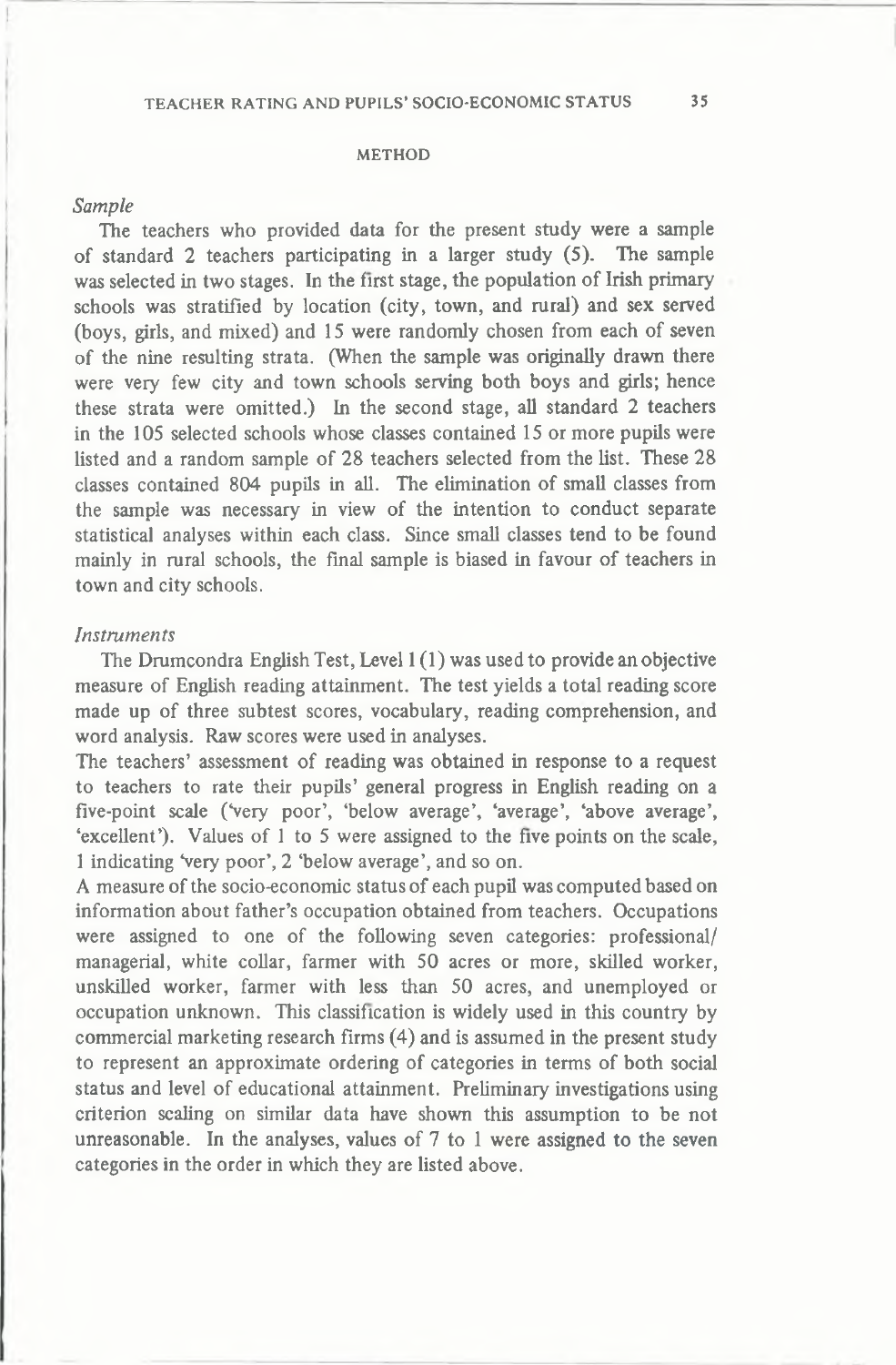## *Procedure*

**Teachers administered the reading test to their pupils in the middle** of the first term of the school year and returned the test material to the Educational Research Centre for scoring At around the same time the teachers rated each of their pupils' reading attainment and provided information on the occupations of each pupil's father

## RLSULTS

An analysis of covariance was performed to test, in its simplest form, the hypothesis that teacher ratings of pupils' progress in English reading are a function not only of the pupils' reading attainment as measured by an objective test, but also of their socio-economic status The analysis revealed a significant relationship between socio-economic status and teacher rating of reading progress after controlling for performance on the objective test of reading attainment (Table 1) This relationship might be taken as prima facie evidence for the 'sociological myth' hypothesis

**However, analyses based on data denved from individual teachers treated** separately might not exhibit the same phenomenon Accordingly, covariance analysis was performed separately for each of the 28 classes in the sample In the case of only two teachers was the relationship between socio-economic **status and teacher rating significant when scores on the objective test were** co-varied Thus, only two of the 28 teachers provided data which could be said to support the 'sociological myth' hypothesis

#### TABLE l

| Source of Variation | SS     | df  | <b>MS</b> | F     | р   |
|---------------------|--------|-----|-----------|-------|-----|
| Covariate           | 26808  | 1   | 268 08    | 40749 | 001 |
| Indep variable      | 984    | 5   | 197       | 299   | 011 |
| Residual            | 524 99 | 798 | 065       |       |     |
| Total               | 80292  | 804 | 099       |       |     |

## ANALYSIS OF COVARIANCE DATA FOR TEACHER RATING OF PROGRESS IN ENGLISH READING AS A FUNCTION OF SOCIO-ECONOMIC STATUS CONTROLLING FOR OBJECTIVELY MEASURED ENGLISH READING ATTAINMENT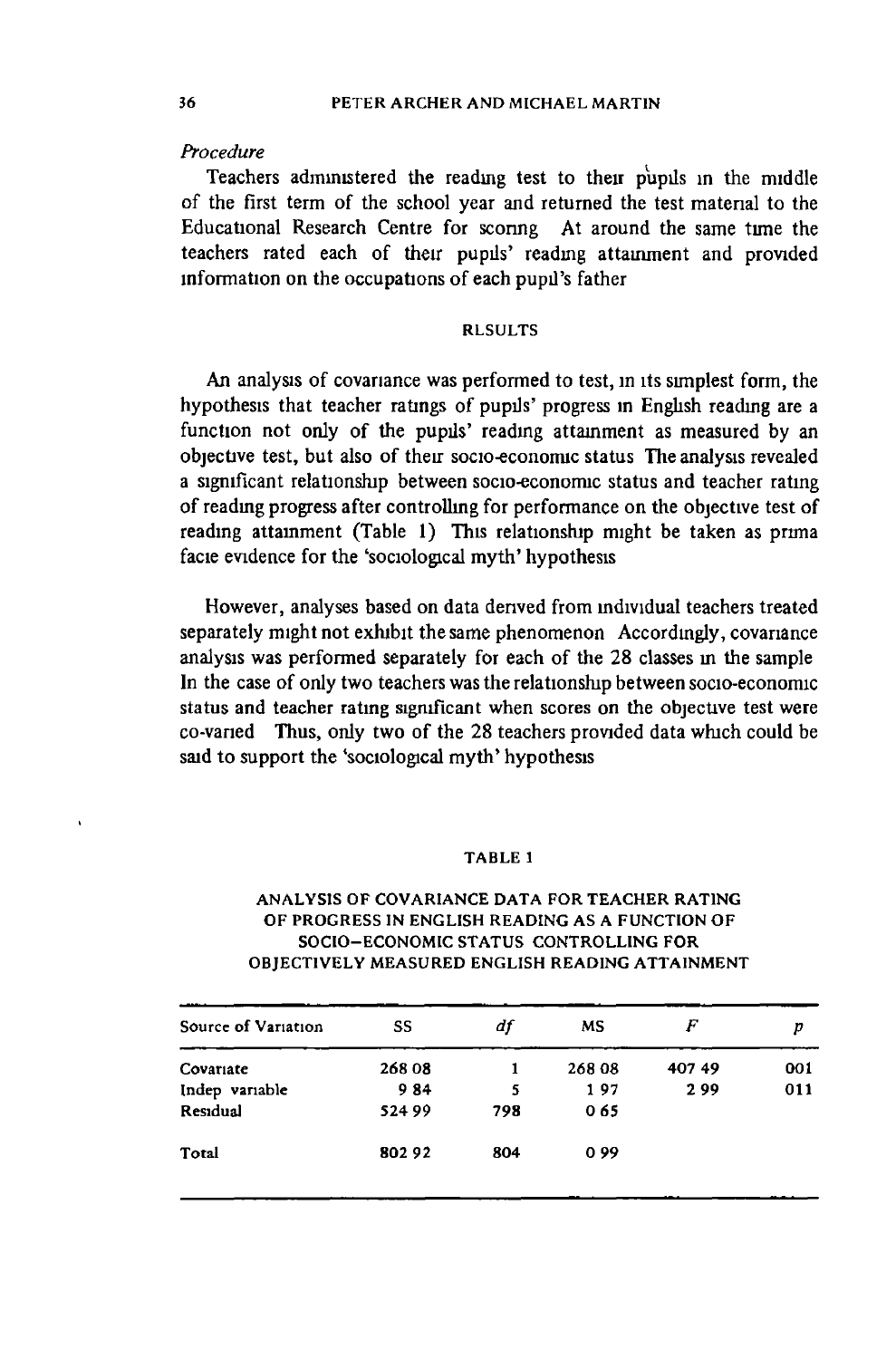## TEACHER RATING AND PUPILS' SOCIO-ECONOMIC STATUS 37

An alternative analytical approach is to compute for each class the correlation between socio-economic status and teacher ratings of reading progress, and the correlation between socio-economic status and objective reading test scores, and to plot one set of correlations against the other. Support for the 'sociological myth' would be obtained if the former correlations were found, in general, to be greater than the latter. The two sets of correlations are shown in Table 2 and plotted in Figure 1. In the figure, the diagonal dotted line divides the plane into two regions. All points falling in the region above the line represent teachers whose ratings of reading progress correlated more highly with pupils' socio-economic **status than did the scores on the objective test, while points falling in the** region below the line represent teachers whose ratings correlated less highly with socio-economic status than did the test scores. Most teachers fall quite near to this line, with just a few cases well above it. The impression **that the data convey is that, insofar as the hypothesis is supported, it is a** feature of the behaviour of a small number of teachers (or classes).

The arguments from which we derived the hypotheses for the present study are based on the belief that the distribution of socio-economic status is more homogeneous within individual classes than in the school-going population as a whole. Furthermore, one would expect that teachers' applications of the findings of educational research should be most in evidence in classes in which the socio-economic distribution is markedly **more hom ogeneous than in the general population.**

An examination of the distribution of socio-economic status within classes in the present study revealed considerable variety among classes. There was, however, little evidence of an overall trend towards greater homogeneity within classes compared to the distribution of socio-economic status in the overall sample. Of the 28 classes in the study, 10 were found to have socio-economic status distributions indistinguishable from the distribution of the overall sample (using a chi-square test of association). The 18 classes which did not resemble the overall sample showed no clear **trend towards greater or lesser hom ogeneity.**

In an attempt to relate the shape of the within-class socio-economic **status distribution to teachers' tendencies to attend to socio-econom ic status in assessing pupils' reading progress, a cross-classification was made** between teachers for whom the correlation of their rating of reading and socio-economic status was higher than the correlation between test score and socio-economic status and teachers for whom the reverse was true (teachers who fell above and below the cutoff line in Figure 1) on one **hand, and those teachers whose classes resembled the overall sample in**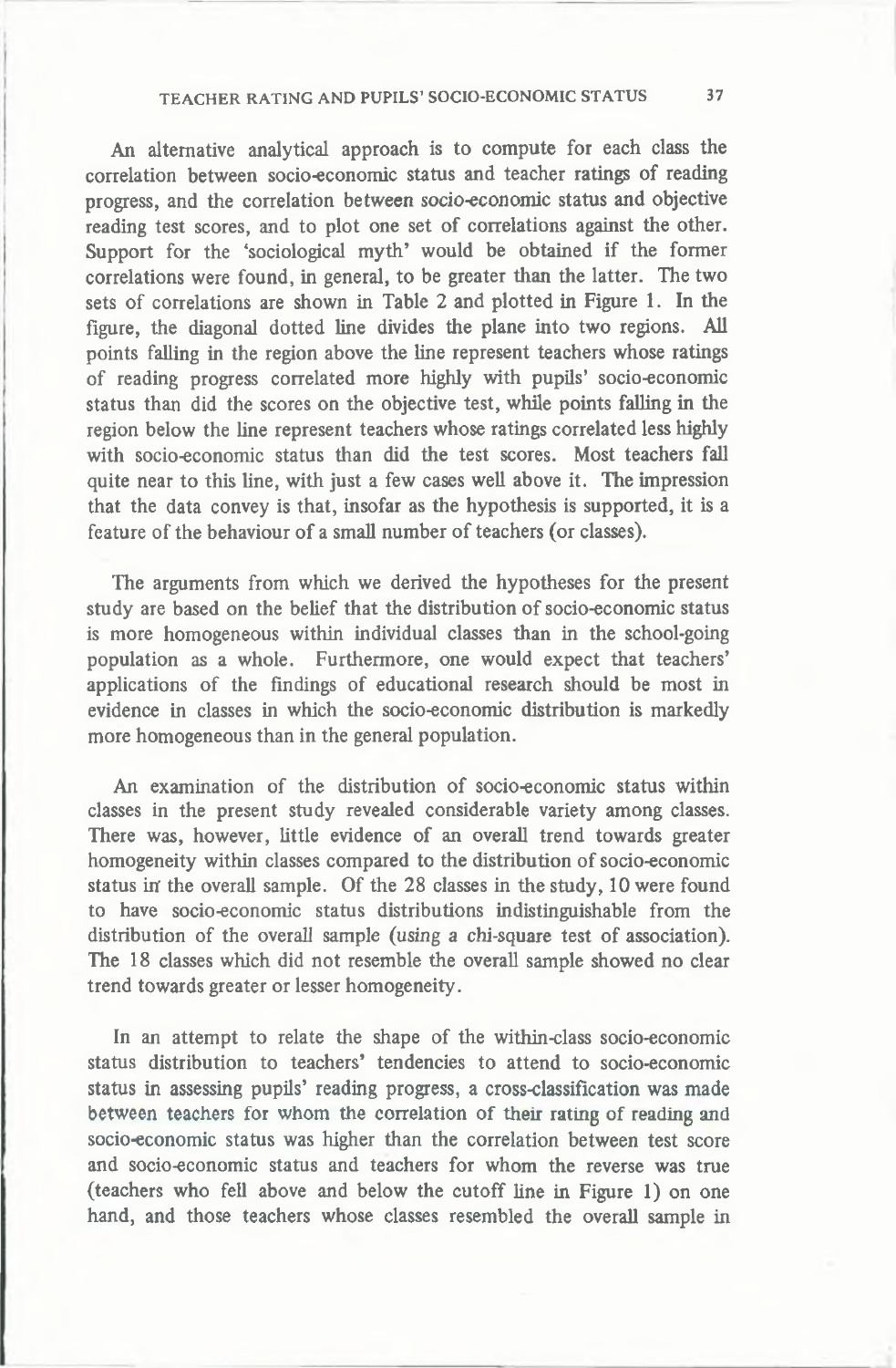## PETER ARCHER AND MICHAEL MARTIN

## TABLE 2

| Teacher                 | No of Pupils | <b>SES</b> and Rating<br>Correlation | SES and Test Score<br>Correlation |
|-------------------------|--------------|--------------------------------------|-----------------------------------|
| 1                       | 41           | 317                                  | 048                               |
| $\overline{\mathbf{c}}$ | 21           | 357                                  | 318                               |
| 3                       | 32           | 241                                  | 311                               |
| 4                       | 14           | 386                                  | 461                               |
| 5                       | 24           | 389                                  | 391                               |
| 6                       | 34           | 177                                  | 175                               |
| 7                       | 27           | 221                                  | 279                               |
| 8                       | 28           | 457                                  | 285                               |
| 9                       | 30           | 051                                  | 001                               |
| $\pmb{\cdot}$<br>10     | 26           | 495                                  | 575                               |
| ŧ<br>11                 | 42           | 227                                  | 390                               |
| 12                      | 14           | 379                                  | 392                               |
| 13                      | 26           | 330                                  | 296                               |
| 14                      | 25           | 317                                  | 360                               |
| 15                      | 23           | 093                                  | 211                               |
| 16                      | 13           | 474                                  | 666                               |
| 17                      | 27           | 081                                  | 154                               |
| 18                      | 21           | $-215$                               | $-092$                            |
| 19                      | 34           | 305                                  | 414                               |
| 20                      | 36           | 094                                  | 259                               |
| 21                      | 29           | 165                                  | 330                               |
| 22                      | 36           | 231                                  | 392                               |
| 23                      | 36           | $-020$                               | 109                               |
| 24                      | 30           | 397                                  | 155                               |
| 25                      | 25           | 119                                  | 110                               |
| 26                      | 32           | 449                                  | 452                               |
| 27                      | 14           | 022                                  | $-431$                            |
| 28                      | 36           | 146                                  | 034                               |

## CORRELATIONS BETWEEN PUPIL SOCIO ECONOMIC STATUS AND TEACHER RATING OF READING PROGRESS AND READING TEST SCORE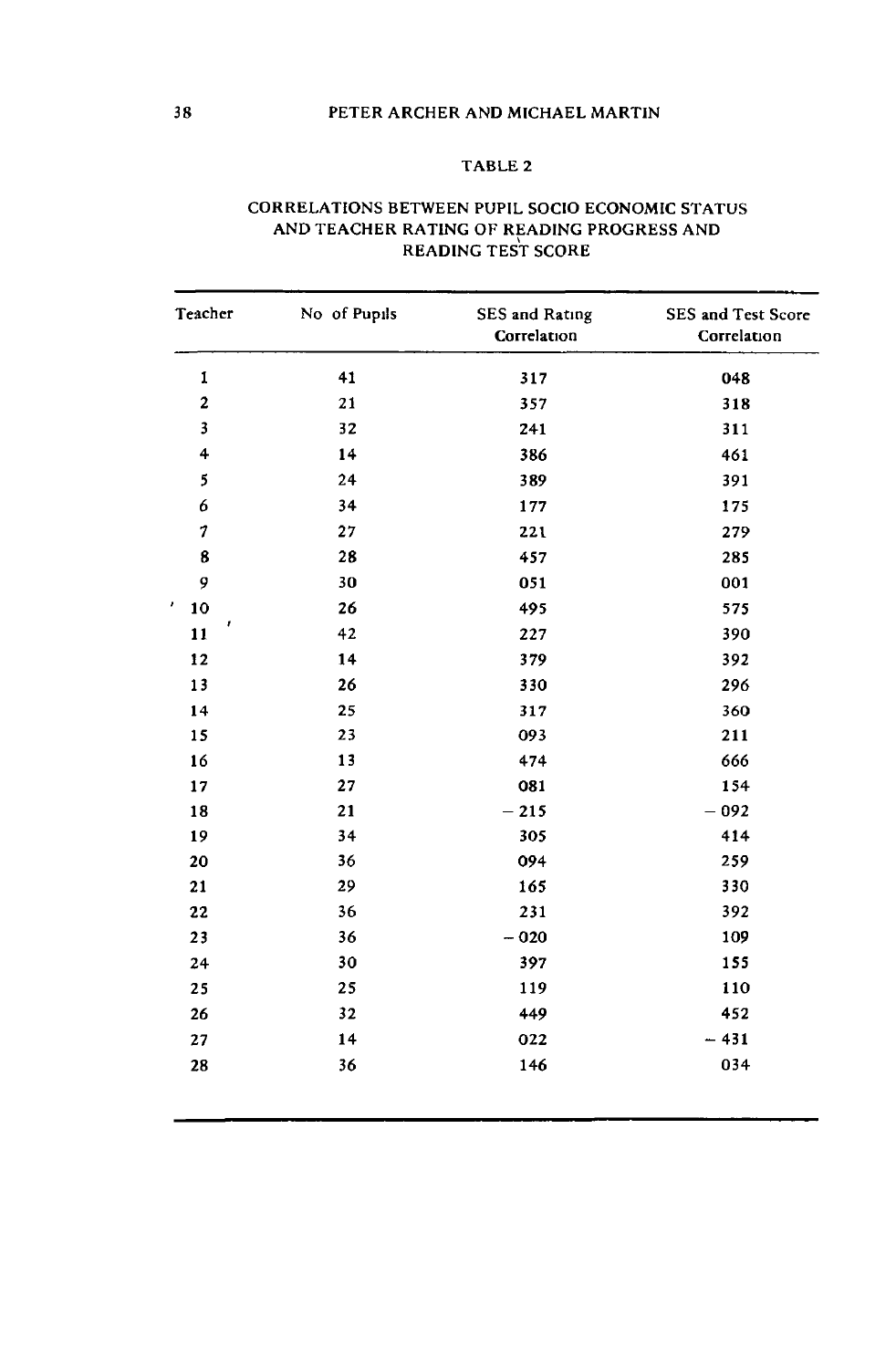#### FIGURE 1

## CORRELATION BETWEEN SOCIO-ECONOMIC STATUS AND TEACHER RATING OF READING PROGRESS PLOTTED AS A FUNCTION OF THE CORRELATION BETWEEN SOCIO-ECONOMIC STATUS AND READING TEST SCORE

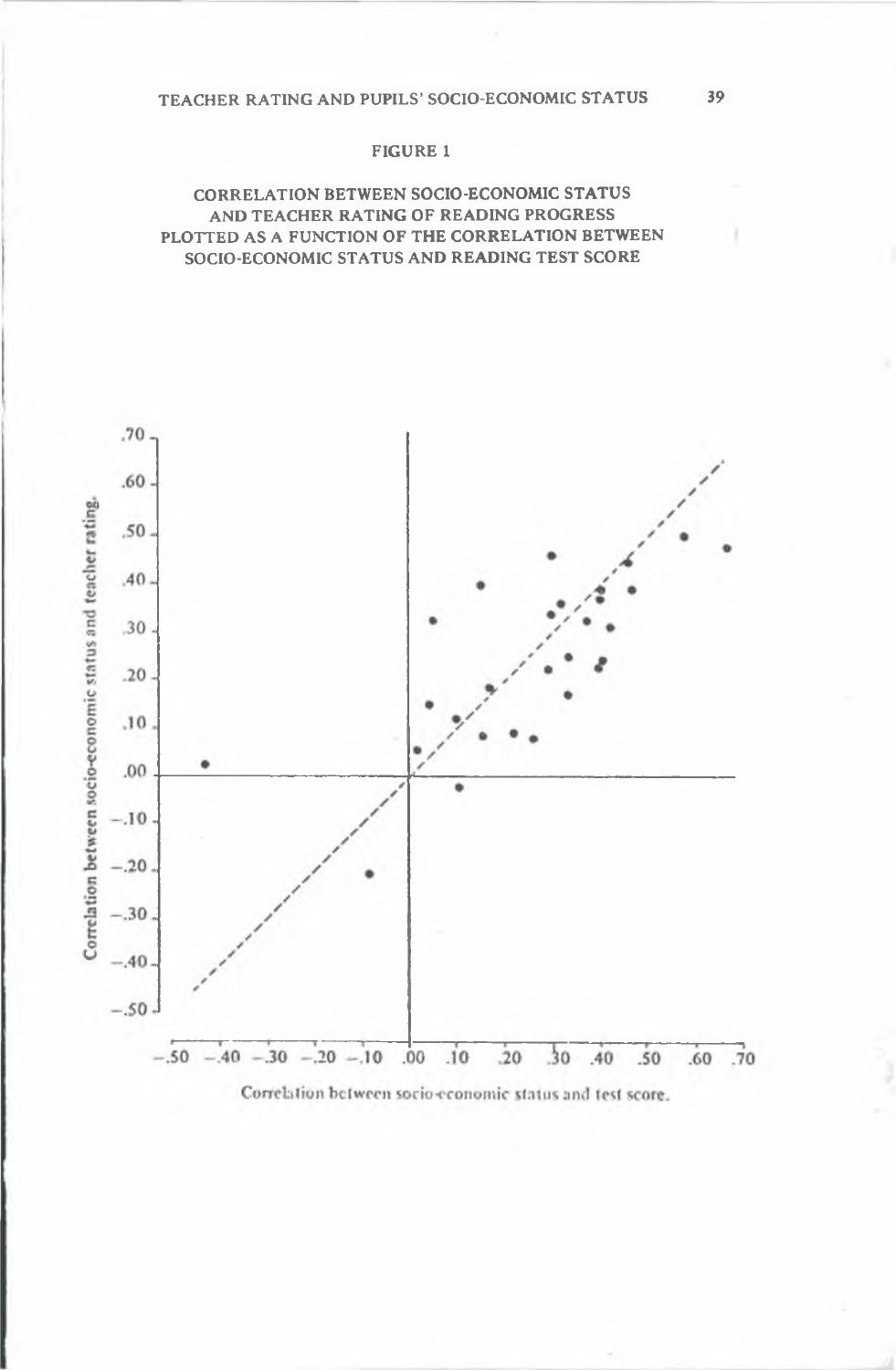### 40 PETER ARCHER AND MICHAEL MARTIN

**socio-economic status distribution and those whose classes did not on the other (Table 3) The cross classification showed no evidence of an association between within-class socio-economic status distribution and a tendency to over attend to socio-economic status in rating reading progress**

#### TABLE 3

## TEACHERS CATEGORIZED BY SOCIO ECONOMIC STATUS DISTRIBUTION OF THEIR CLASS AND RELATIVE VALUE OF CORRELATIONS OF THEIR RATINGS OF PUPILS READING ATTAINMENT WITH PUPIL SOCIO ECONOMIC STATUS

| <b>SES Distribution</b>                           | Value of teacher rating/SES correlation<br>relative to test-score/SES correlation           |                                                                                            |       |  |
|---------------------------------------------------|---------------------------------------------------------------------------------------------|--------------------------------------------------------------------------------------------|-------|--|
|                                                   | Correlation of<br>teacher rating with<br>SES higher than<br>correlation of<br>test with SES | Correlation of<br>teacher rating with<br>SES lower than<br>correlation of<br>test with SES | Total |  |
| Class SES distribution<br>like overall sample     | 5                                                                                           | 13                                                                                         | 18    |  |
| Class SLS distribution<br>not like overall sample | 5                                                                                           | 5                                                                                          | 10    |  |
| Total                                             | 10                                                                                          | 18                                                                                         | 28    |  |

#### DISCUSSION

**In this study we examined empirically an assertion which has frequently** been made in the educational literature - that teachers tend to exaggerate **the importance of home background as a determinant of individual pupil performance and so become prey to a so-called 'sociological myth' The results of our analyses indicate that while there is some evidence for the hypothesized teacher bias when data from a large group of pupils are examined, there is little or no support for the hypothesis when the more meaningful procedure of carrying out analyses withm individual classes is adopted**

**Before dismissing the fears of those who feel that teachers may place undue emphasis on socio-economic status when assessmg their pupils, a number of points need to be made Firstly, our sample was not very large**

 $\overline{\mathbf{r}}$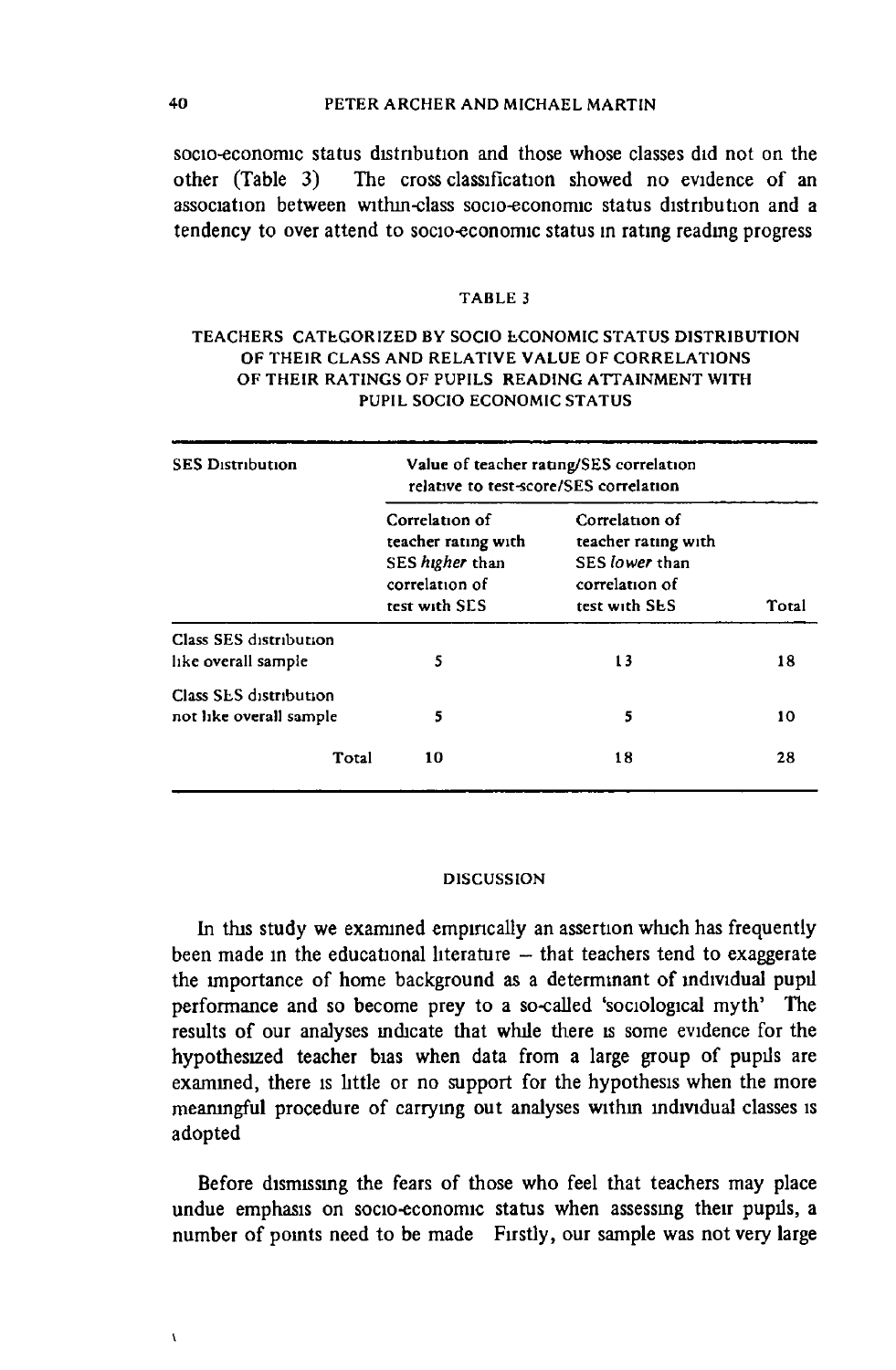### TEACHER RATING AND PUPILS' SOCIO-ECONOMIC STATUS 4 1

**and somewhat unrepresentative in that it contained a disproportionate number of teachers in urban schools. It could be argued, of course, that this latter aspect of the sample would be likely to increase rather than decrease the probability of finding support for the hypothesis. A second area where this study is open to criticism is in relation to our measure of socio-economic status. It is probably true that insofar as teachers react to the home backgrounds of their pupils, they most likely react to more subtle features of the home than the occupation of the father. Although father's occupation is generally regarded as an adequate proxy for more sophisticated measures of home environment (9), it may not be sufficiently sensitive to detect the phenomenon under investigation.**

**A more serious problem with our study is that it involved an attempt to test an hypothesis which was formulated in the context of the British and American educational systems in the rather different Irish context. This raises the possibility that some of the circumstances which gave rise to the hypothesis in Britain and the United States may not apply in this country. For example, it might be argued that Irish teachers have had less exposure to research on socio-economic status differences than their counterparts in other countries. It may be that if research becomes a more important element in the education of teachers in Ireland and if there is a more widespread dissemination of research findings, then Irish teachers may become more susceptible to the 'sociological myth' than they appear to be at present.**

**Although little empirical support for the phenomenon was found in our study, we feel that the sociological myth remains a valuable concept in that it, at least, alerts us to the existence of a problem, which it may be possible to prevent. It is undoubtedly true that there is a danger that teachers and others may misinterpret the results of research in ways which may lead to an exaggeration of the importance of home background as a determinant of scholastic performance. It is equally true that teachers' assessments of their pupils should, as far as possible, be based on educational and psychological criteria rather than economic or demographic ones such as socio-economic status.**

**The conventional wisdom in present-day educational literature poses a dilemma for teachers. On the one hand, they are urged to acquaint themselves with the environmental conditions in which their pupils live so that they can respond sympathetically to any problems which may arise (6). On the other hand, they are being warned against using any information they may have on home background in making judgements about pupils. Clearly teachers are expected to maintain a difficult and delicate balance between these two types of admonition. The evidence**